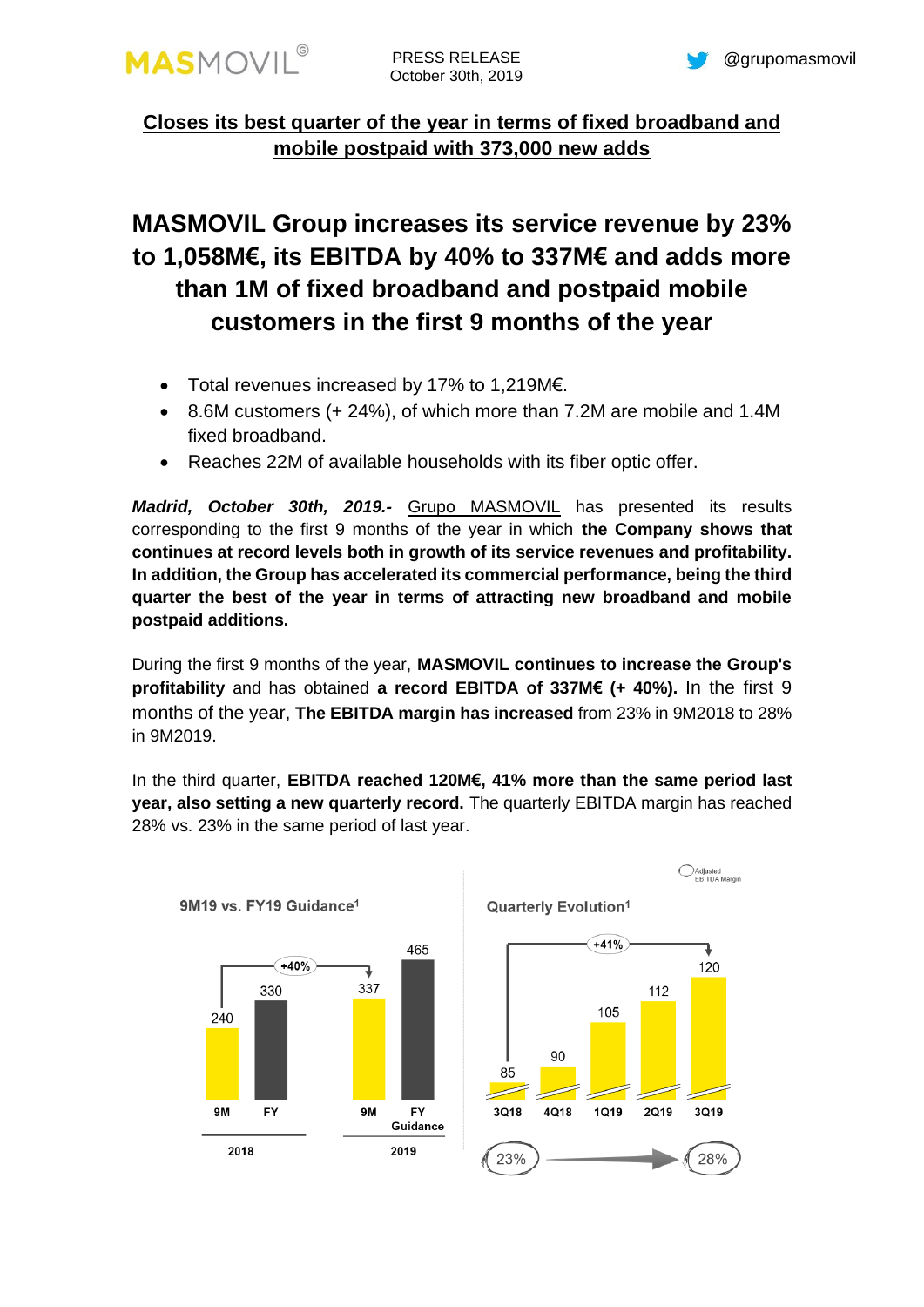

**Service revenues increased 23% in the first 9 months of the year,** compared to the same period of last year, **reaching 1,058M€.** During the third quarter, **these revenues reached 370M€, an increase of 21% vs. the same period last year.**

**Total revenues** during the first 9 months of the year **were 1,219M€, 17% more** than the same period of last year. **During the third quarter, revenues have accelerated and reached a total of 427M€, 18% more than last year.**

In the first 9 months of the year, the Company obtained an **adjusted net profit of 84M€** and a net result of -21M€, due to the impact on the Group's accounting of the purchase of Providence convertible bond that does not imply cash outflow. **This negative result will become a positive net result once the sale of about 1M fiber homes to an infrastructure fund for 217.5M€, which is already announced and planned to close before year end.**

*"We continue to maintain the excellent growth rate of recent years in both commercial and financial terms which will allow us to reach the updated guidance that we have recently communicated to the market," said Meinrad Spenger, CEO of MASMOVIL.*

## **Significant increase in its fiber optic footprint (+52% compared to 9M2018), already reaching 22M homes**

During the first 9 months of the year, MASMOVIL has continued to invest in a relevant way in the development of its own network - mainly in the fiber optic network - and in the growth of its customer base. **By the end of this period, it had invested a total of 390M€,** of which **195M€ has been allocated to its FTTH network.**

MASMOVIL had at the end of the third quarter **22M of marketable homes with its fiber offer -13M, 60% of the total, correspond to own fiber and rights of use-, 52% more than the homes available in the same period of the past year.** The rest (8.9M) are accessible thanks, mainly, to Bitstream agreements with other operators.

**The MASMOVIL fiber network continues to be the fastest in Spain** according to the recent report by the prestigious French consultancy **nPerf,** *"Barometer of fixed Internet connections in Spain"***, in which, after more than 800,000 tests carried out in the first half , MASMOVIL for the second consecutive year, has offered on average the best speed in Spain of downloading, uploading and latency to its fixed broadband customers.**





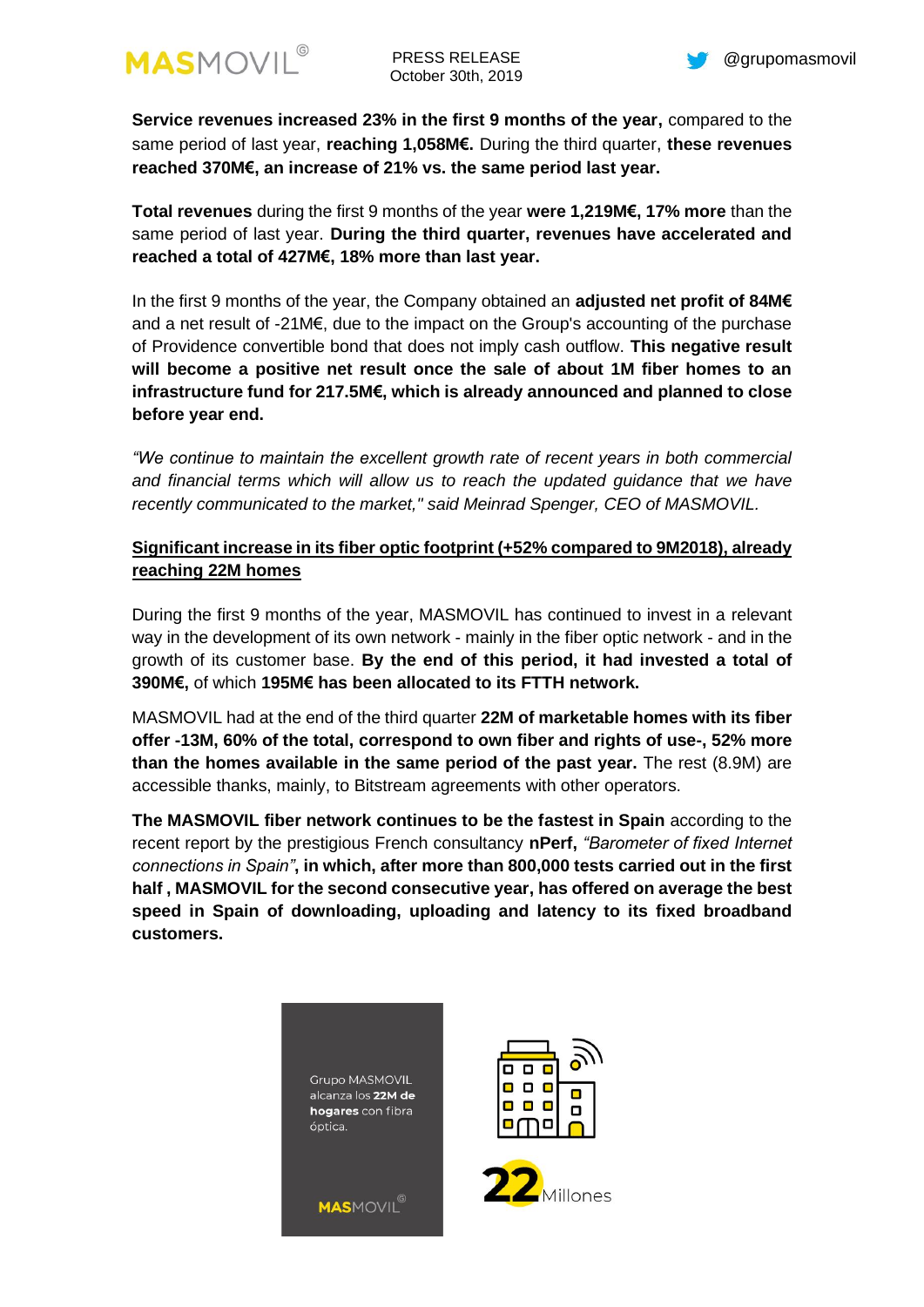

In addition, its own mobile network and agreements with other operators **allows the Group to have a 4G coverage of 98.5% of the Spanish population, the largest in Spain.**

On the other hand, the Company already has 80MHz in the 3.5GHz band to offer 5G services acquired at a price close to 4 times lower than the average auction price. MASMOVIL is the operator with the largest amount of spectrum per customer in Spain, doubling the spectrum per customer of the competitors.

## **Commercial results: more than 1M of new fixed broadband and mobile postpaid customers obtained in the first 9 months of the year to reach 8.6M of total customers**

Regarding commercial results, **MASMOVIL Group continues with its excellent dynamics** growing in all market segments, **closing the first 9 months of the year with more than 1 million net adds brought in the period between mobile postpaid and fixed broadband.**

During the third quarter, **the Group reached 373,000 new adds in these segments, a record figure for the whole year**. This data demonstrate that the Group's multi-brand strategy continues to offer very positive results.

Of these clients, **131,000 are fixed broadband,** exceeding the number of 100,000 adds per quarter for two consecutive years, and 242,000 mobile postpaid, being the ninth quarter with a attraction level **above 190,000 adds.**

**At the close of the first 9 months of the year, MASMOVIL had 8.6M of lines, 24% more than last year,** of which **7.2M are mobile (5.4M belong to the postpaid segment, a 19 % more than last year) and 1.4M of fixed broadband, 60% more than the previous year** (81% of total broadband customers are fiber optic).